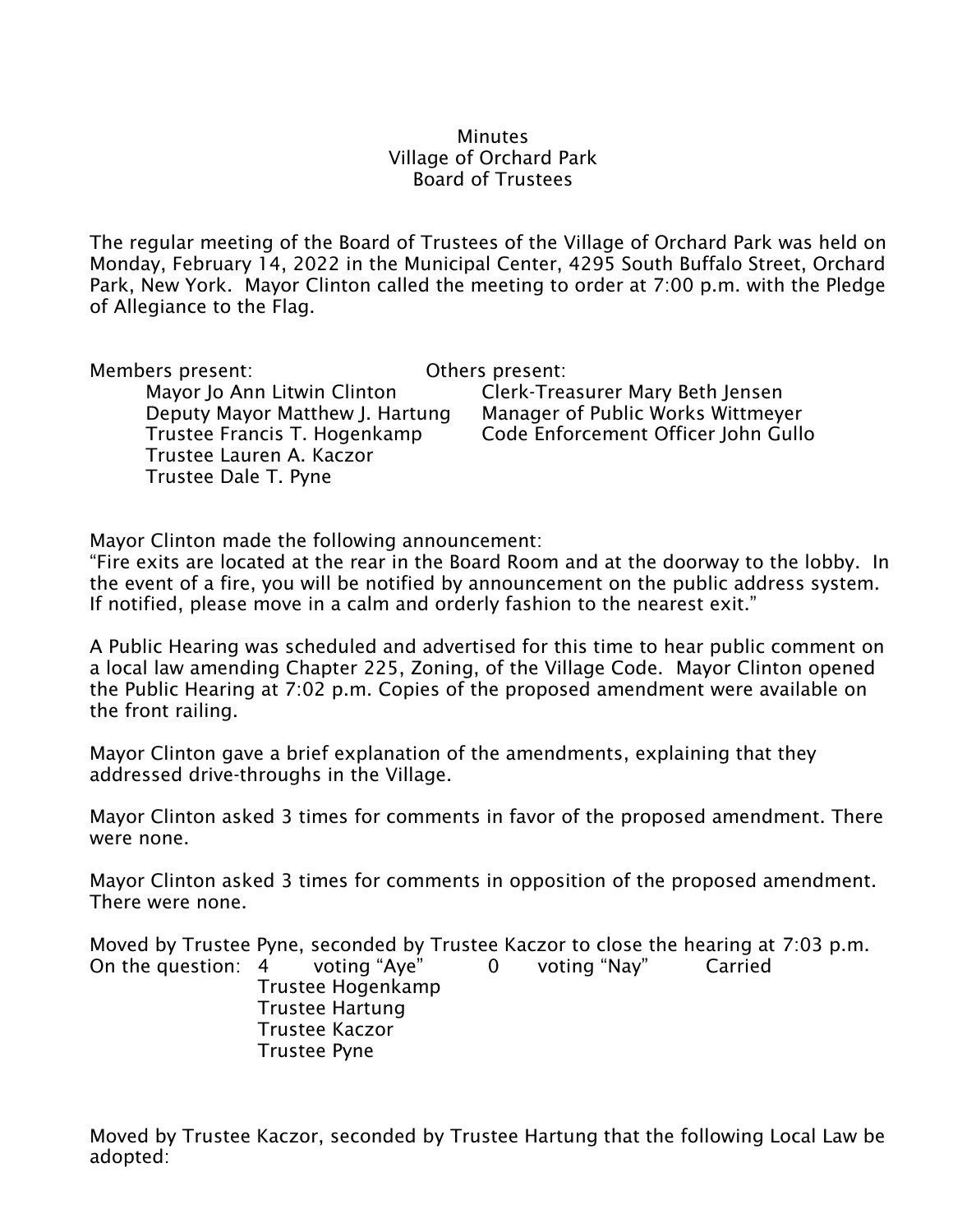# **Section 1. Amend §225-5 Definitions, adding:**

### **Drive-thru Facility**

An establishment which includes provision for a customer to conduct business at a financial institution while remaining within a motor vehicle. Also commonly referred to as a "drive-through" or "drive-thru", such uses include windows or similar features that allow customers to conduct banking services or operate automatic teller machines while remaining within a motor vehicle.

### **Stacking**

Minimum stacking requirements. In addition to minimum parking requirements established, the following stacking area shall be required. The minimum size of each space shall be 20 feet in length and 9 feet in width.

Use Stacking Area

Drive-thru 8 spaces per booth, customer facility or service area

## **Section 2. Effective date**

This local law shall take effect immediately upon filing with the Secretary of State.

On the question: 4 voting "Aye" 0 voting "Nay" Carried Trustee Hogenkamp Trustee Hartung Trustee Kaczor Trustee Pyne

Moved by Trustee Kaczor, seconded by Trustee Hogenkamp to accept the minutes of January 24, 2022 as presented.

On the question: 4 voting "Aye" 0 voting "Nay" Carried Trustee Hogenkamp Trustee Hartung Trustee Kaczor Trustee Pyne

Moved by Trustee Hartung, seconded by Trustee Hogenkamp that the vouchers numbering 4469 to 4504 of fiscal year 2021-2022 in the amount of \$51,620.93 be paid as presented. On the question: 4 voting "Aye" 0 voting "Nay" Carried Trustee Hogenkamp Trustee Hartung Trustee Kaczor Trustee Pyne

There were no comments from the floor of items not on the agenda.